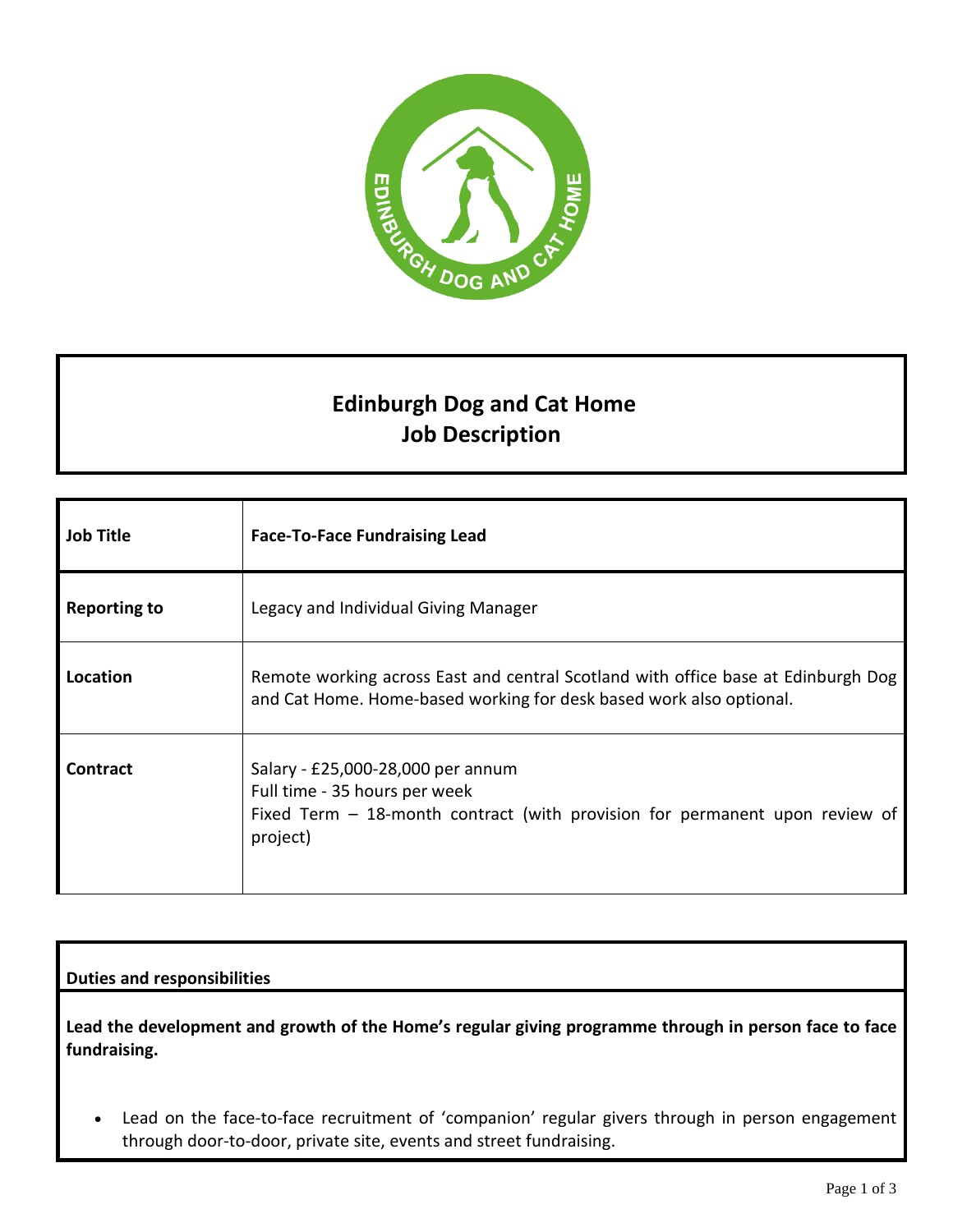- Help to build and develop an in house face-to-face fundraising team, support with the recruitment and retention of the fundraisers.
- Regularly plan and monitor this area of fundraising. Using the CRM, evaluating and reporting on results to your line manager and Senior Leadership Team where required.
- Work alongside the Legacy and IG Manager and Communications team to develop and review fundraising materials.
- Manage resources and supplies.
- Plan and review locations for carrying out fundraising activities
- Provide excellent, professional and tailored supporter centric communication to all supporters
- Ensure that any mid-level and high-level donors are passed onto the appropriate manager for ongoing stewardship.
- Work closely with the Fundraising Administrator and Fundraising Database Administrator to ensure the Home's CRM system is kept up to date, with clean and accurate supporter data.
- Ensure to champion the Home and it's work at all timesin a professional, friendly and engaging manner, adhering to the Home's brand guidelines and key messages.
- Keep up to date with innovation, changes, legislation and good practice in your area of fundraising ensuring to put this into practice.
- Ensure a continuous development of skills and knowledge required for the post, undergoing training and review as required by the Home.

## **Community Fundraising and Events**

- Lead on the organisation of and attendance at bucket and one off cash collections, utilising volunteer support.
- Support the events team with the attendance at community events, stalls and fayres to maximise regular donor recruitment, one-off donations and raising awareness of the work of the Home.
- Where appropriate, support the Events Coordinator with attendance and help at a range of community and corporate fundraising events.
- Any other reasonable duties commensurate with the post.